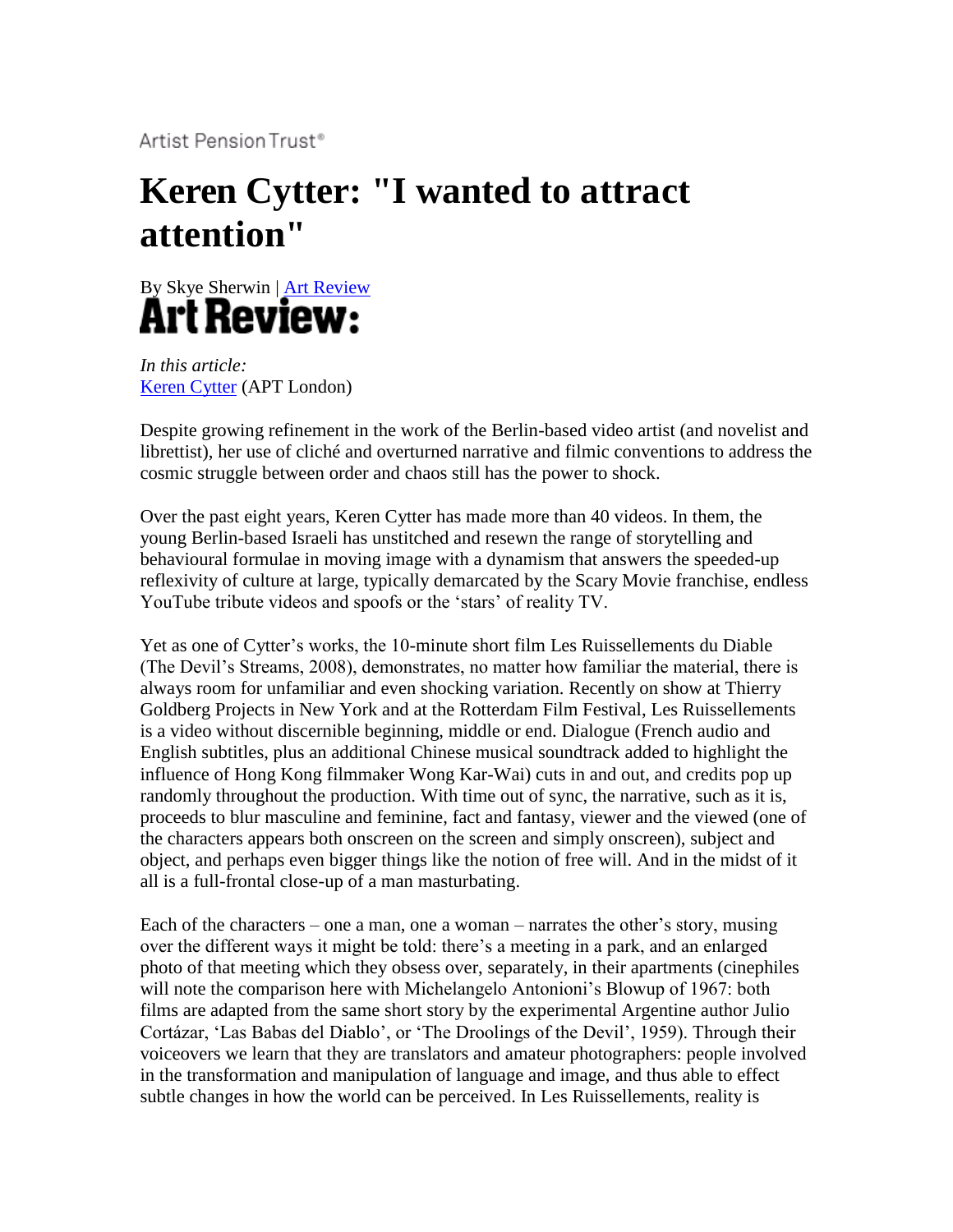unstable, art the only certainty, solipsism unavoidable, and consequently masturbation the only thing that seems truly, graphically and physically 'real'.

A standard Cytter production lasts no more than a few days, from the initial idea, to filming, editing and then distribution, both through gallery shows and via YouTube. And yet, though a graduate of the prestigious De Ateliers art school in Amsterdam, a winner – at Art Basel 2005 – of the Baloise Art Prize and a prolific solo exhibitor at venues across Europe, including the Kunsthalle Zurich and Vienna's MUMOK, she occupies the role of 'the artist' somewhat uneasily. "I studied art because I wanted to go to New York and wash dishes", she says somewhat provocatively when I visit her in her Berlin apartment.

What really separates Les Ruissellements from her best-known output is its controlled performances and visual finesse. Where the bulk of her work is more in keeping with the lo-fi appearance of much video art (as opposed to true 'cinema'), Les Ruissellements is notable for its controlled performances and visual finesse – painstakingly composed in shades of jade and ivory, full of atmospheric touches like a curl of smoke or flickering lights – and belies a new interest in objects, reminiscent in places of the work of David Lynch, such as when a close-up of the skin or the surface of a lightbulb is carefully framed and then lingered over.

And yet, despite its strong aesthetic, the literary adaptation (oh, yes, I almost forgot – when not making videos, Cytter has found the time to become an accomplished writer and novelist, and has also composed the libretto for a chamber opera) and the box of mirrors it sets up around desire, life and art, Cytter says that Les Ruissellements began with the penis. "I wanted to attract attention. And there are only three things that can do that", she says: "sex, violence or religion". This might sound like she's taking cover behind truism, but how cliché operates has always been a major concern for Cytter. Take her approach to 'I love you', three little words destined to grate senselessly against a billion other I-love-yous, a soundwall of pop songs or perfume ads. Channelling this into tragicomedy in the 2005 work Dreamtalk, the artist puts together a love triangle of slackerish twenty-somethings who pass the sentiment around robotically, with all the intonation of a voicemail greeting. Through their singsong stilted cadences, we learn that Girl loves Pretty Hero; Ugly Friend loves Girl; and Pretty Hero loves Sandra, the heroine of a reality-TV show the other three have gathered to watch.

However arbitrary it seems, the sentiments might just be heartfelt, yet their expression is repeatedly reduced to the status of a stock line. The characters are played to a script of types as limited as the crappy TV show they're watching. Though they are able to deconstruct their roles, they can't challenge the plot: Ugly Friend must leave the drama on cue, even if the others would like him to stay; and when Sandra seemingly breaks out of her role and steals the camera, the two remaining characters are left helplessly bleating in the dark. "I cannot see beyond the box in my heart", says Pretty Hero.

In exploring the parameters of this box, Cytter's films come brim-full of literary references, chart-topper clichés and cinematic quotes: the shadow of a knife upon a wall, or the instantly recognizable Ennio Morricone compositions on the soundtrack of a